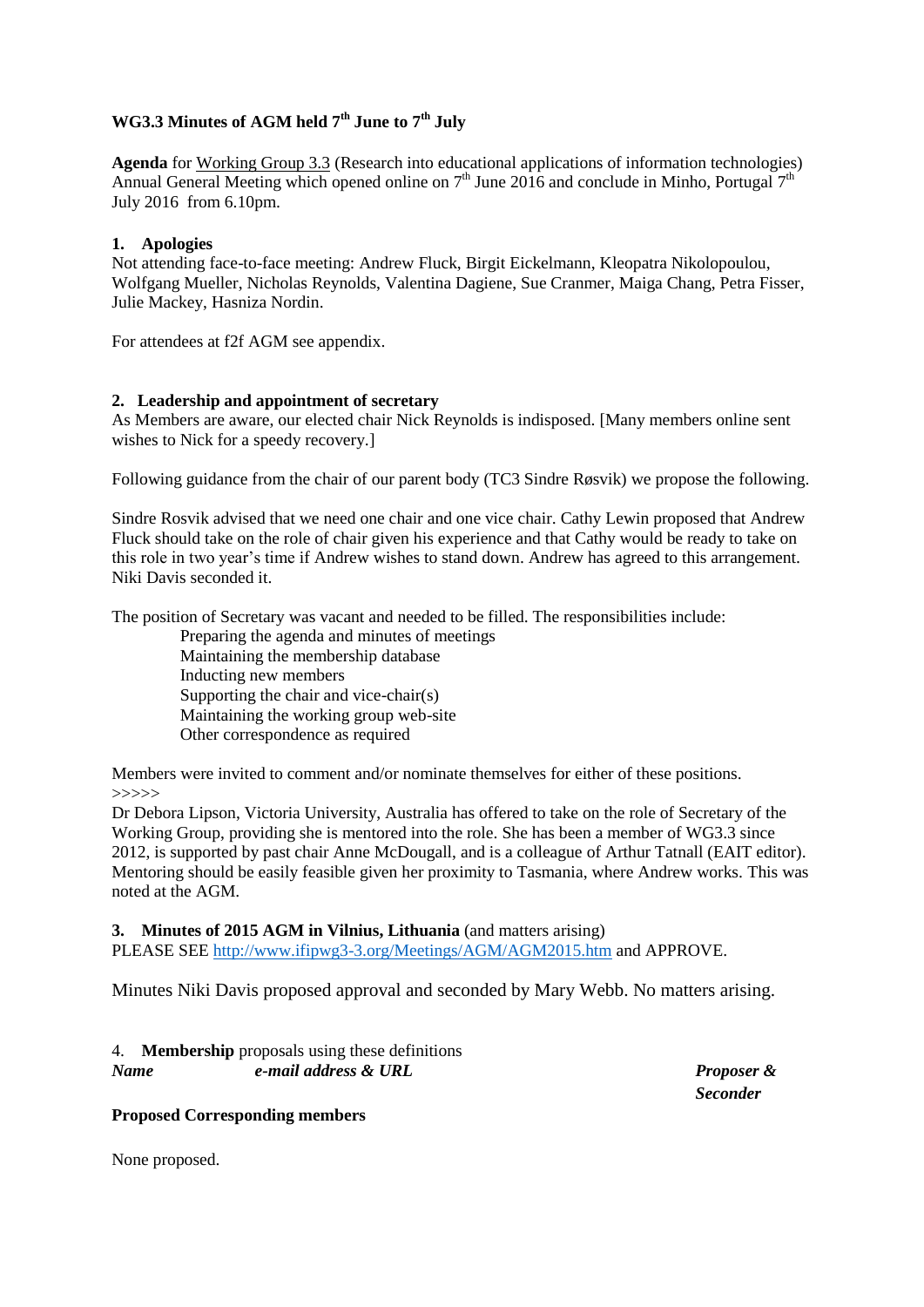### **Proposed Intending members**

## INTENDING:

Janet Price, AU from CORRESPONDING to INTENDING, [janet.price@utas.edu.au,](mailto:janet.price@utas.edu.au) proposed Andrew Fluck, seconded Cathy Lewin

Amina Charania, India, [aminasachin@gmail.com,](mailto:aminasachin@gmail.com) proposed Niki Davis, seconded Charoula Angeli, CY, [cangeli@ucy.ac.cy,](mailto:cangeli@ucy.ac.cy) proposed Mary Webb, seconded Cathy Lewin

Eleanor Overland, UK, [e.overland@mmu.ac.uk,](mailto:e.overland@mmu.ac.uk) proposed Cathy Lewin, seconded Niki Davis

Seamus Delaney, CH, [seamus.delaney@fhnw.ch,](mailto:seamus.delaney@fhnw.ch) proposed Cathy Lewin, seconded Eric Sanchez

Antonio J. Osario, PT, [ajsorio@ie.uminho.pt,](mailto:ajsorio@ie.uminho.pt) proposed Niki Davis, seconded Mary Webb

Deirdre Butler, IE, [Deirdre.Butler@spd.dcu.ie,](mailto:Deirdre.Butler@spd.dcu.ie) proposed Niki Davis, seconded Cathy Lewin

### **Proposed Members**

Margaret Leahy, IE, [margaret.leahy@dcu.ie,](mailto:margaret.leahy@dcu.ie) proposed Niki Davis, seconded Cathy Lewin

Ana Paula Correia, US from CORRESPONDING to FULL, [acorreia@iastate.edu,](mailto:acorreia@iastate.edu) proposed Niki Davis, seconded Cathy Lewin

Yoshiaki Matsuzana, JP, matsuzawa@si.aoyama.ac.jp proposed Cathy Lewin, seconded Mary Webb

#### *Category*

| Corresponding    | People with an interest in educational research in IT can     | No voting   |
|------------------|---------------------------------------------------------------|-------------|
| member           | apply. Can attend meetings and observe; can join e-mail list. | rights      |
| <b>Intending</b> | Proposed and seconded by a Member who knows them. Voted       | No voting   |
| member           | into the group at a WG3.3 meeting.                            | rights      |
| <b>Member</b>    | Intending Member who has participated in at least two IFIP    | Full voting |
|                  | events and been approved by their country representative and  | rights      |
|                  | TC3                                                           |             |

Please see item 4 in Minutes of AGM 2011 Monday 7th March in Nashville, USA for most recent change to these definitions [http://www.ifipwg3-3.org/Meetings/AGM/AGM2011.htm]

## **4. Gratitude for Service:**

Geoff Romeo Paolo Rocchi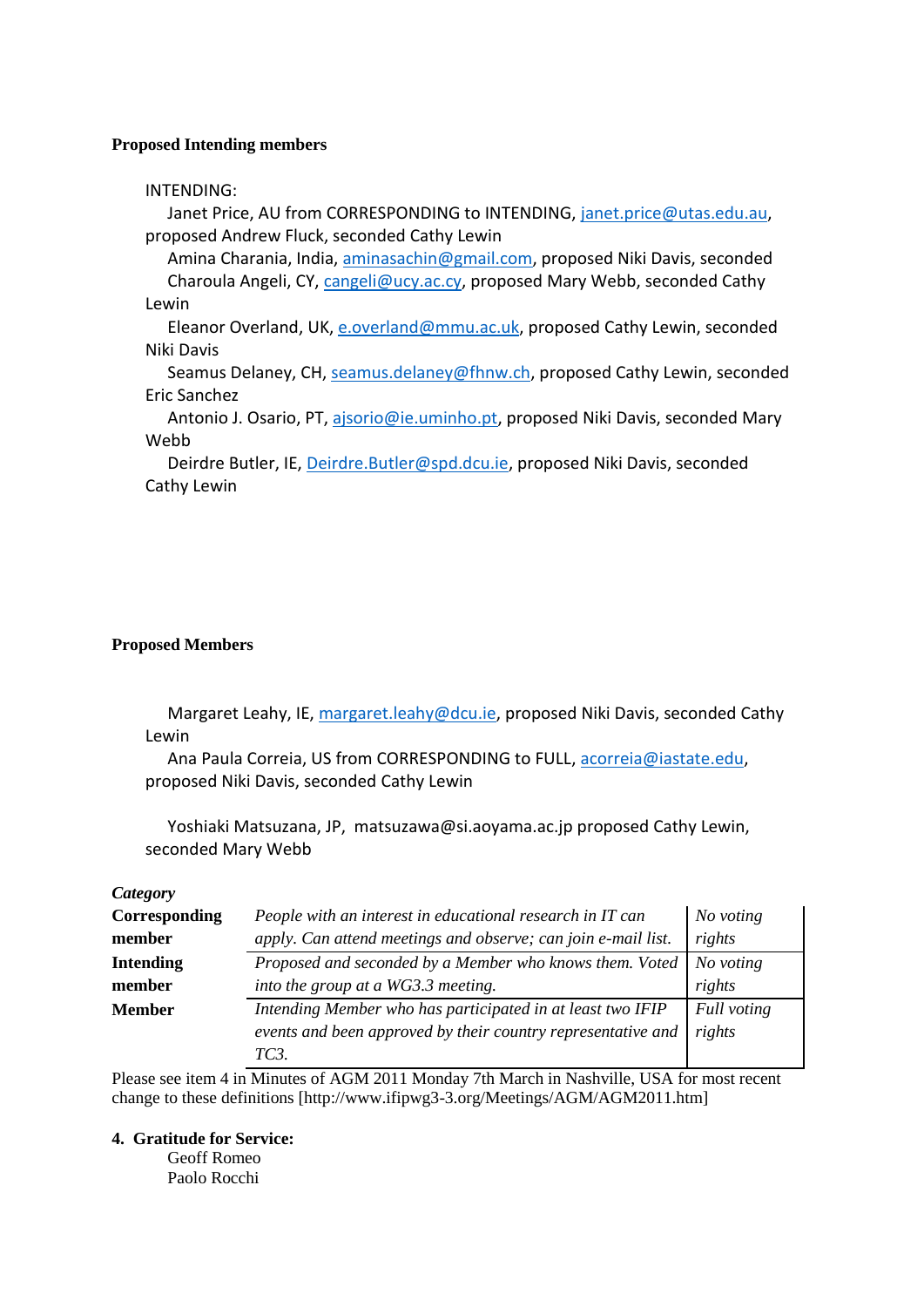#### Bob Aiken Vale: Jan Wibe

[Motion supported by Christina Preston, Keith Turvey, Debra Lipson, Peter Albion, Ulrich Kortenkamp, Birgit Eickelmann, Wolfgang Mueller, Peter.Twining, Sarah Younie, Robert Munro, Jianwei Zhang, Keryn Pratt, Mary Webb]

# **5. Reports on recent and current WG 3-3 activities**

[From Cathy Lewin] As at previous events, a significant number of WG3.3 members attended Edusummit 2015 and contributed to the nine thematic working groups, in many cases acting as the group leader. A report was produced shortly after the event (see http://www.curtin.edu.au/edusummit/index.cfm) and a special issue of papers in The Journal of

Educational Technology & Society is forthcoming.

In December 2015 Andrew Fluck conducted a survey of WG3.3 members to gather information about current research projects. These were grouped into themes and members put in contact with each other. It was suggested they may wish to submit a symposium to the annual meeting in 2016 based on these groupings. We were delighted that one such group followed this up and will be presenting at the IFIP SaITE 2016 conference in Guimarães, Portugal. We hope that other members of WG3.3 will be able to follow up possible connections across WG3.3 in other ways.

The IFIP TC3 SaITE 2016 conference was co-chaired by Cathy Lewin representing WG3.3. Niki Davis gave a keynote at the conference at 9.30am on Thursday 7th July. In addition, many members of WG3.3 presented papers and/or were involved in symposia.

### **6. Communications**

a) website (www.ifipwg3-3.org): Our web-site averaged 80 hits per month (down from 120 last year but above the 45 hits per month the year before) – mostly from USA (12%), UK (11%), Brazil (10%), Australia (9%) and Russia (9%).

b) Ning: The NING is offline and likely to remain so.

c) Online discussions: We have 118 members in the membership database. This year will be the first in which we thank some members who are retiring. A couple of members who have changed their e-mail since initial inclusion have notified us of this and been re-invited to join the list using the new address.

d) Journal: *Education and Information Technologies* is slowly increasing momentum. A report is attached and TC3 is looking into promoting this journal.

e) An online survey at the end of 2015 captured member's recent work and was used to suggest symposia groupings for SaITE.

# **7. Future activities of WG 3.3**

WCCE 2017 in Dublin, Ireland

Working Conference in 2018 Linz, Austria.

This topic has been discussed online, and there is strong support for alignment with another major conference such as SITE. Following the TC3 planning suggestions, we probably need to think beyond 2018. We noted this in the f2f discussion but also noted the benefit of remaining in partnership with other working groups.

# **8. News from IFIP Technical Committee 3 for Education**

Circulated from Mary during online discussion:

 Working Groups will be asked to discuss and come up with themes for "Foresight Groups" "To be engaged in forward thinking prior to, during and after WCCE– This is a slight change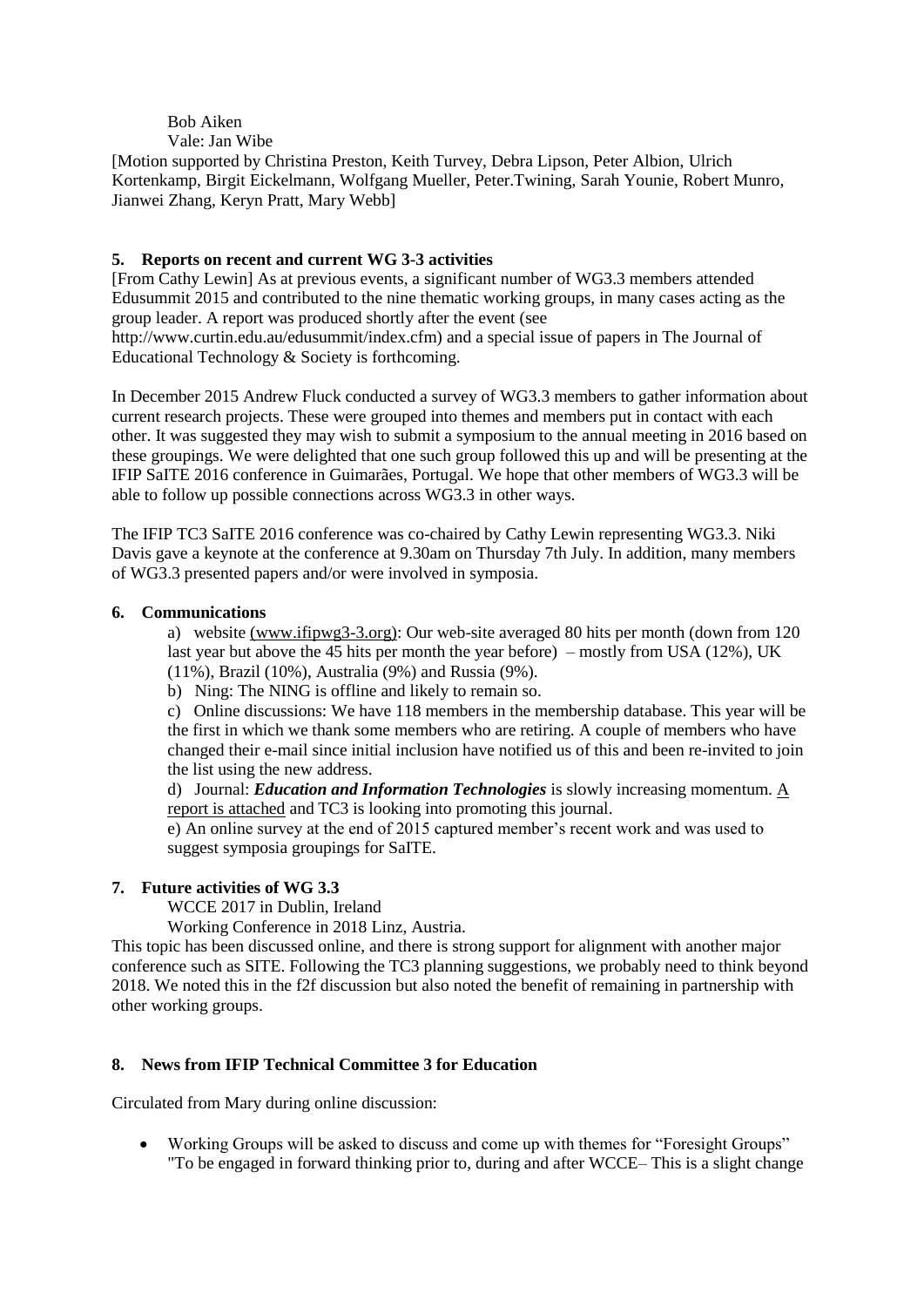on the professional groups approach that has been used previously and is a way of hopefully leading to some significant outputs from WCCE.

- A working party has been established to promote the TC3 journal (EAIT = Education and Information Technology) to improve rankings and quality.
- IFIP Digital Library: a Digital Library prototype is under development and consideration by IFIP General Assembly; The Digital Library [text only] initiative was welcomed by TC3 and considered to be vital.
- A social media communications group will be established including Marta Turcsanyi-Szabo. WG chairs to ask for members of their Working Groups to volunteer for this group. Sindre Rosvik (TC3 chair) has asked WG 3.3 to nominate a web editor/responsible that can contribute to TC3 web/online presence. ACTION: Ana Paula Correia agreed to take lead responsibility supported by Janet Price.
- WCCE 2017 Title: "Tomorrow's Learning: Involving Everyone", 3-6 July 2017 in Print Works, Dublin Castle, with the dinner at Trinity College Ireland.
- TC3 Conference 2018: Anton Knierzinger has offered Linz in Austria focusing on changes/looking backwards and forwards.
- Hybrid Social Learning Networks: TC 3 agreed to set up a TC3 Task Force: "Transversal Initiatives", to be led by Johannes Magenheim. Tomorrow's Learning: Involving Everyone", 3-6 July 2017 in Print Works, Dublin Castle, with the dinner at Trinity College Ireland.
- NING: due to some commercial disagreement, the TC3 Ning is no longer accessible, but all the content has been preserved. TC3 is looking to house its content on the IFIP server.
- Planning: Proposals for Working Conference for 2019 India Proposals for TC3 working conference 2020 Proposals for WCCE 2021

Noted by Sindre during f2f meeting:

- 1. **Sindre:** TC3 digital presence needs developing following the closure of the Ning site. Other conferences: WCCE flagship and Linz, Austria in 2018. Quality assurance for IFIP publications is underway. Work with UNESCO and the EDusummIT work was recognised. Silver chord (biannual award) and outstanding service nominations – Sindre needs to know by July 15th.
- 2. **Raymond** noted World Summit for Information Society WSIS 2016 forum had 5 workshops. Geneva 12-16 June 2017 – they would welcome contributions on hot topics from WG3.3.

# **10. Date and location of next AGM**

WCCE 3-6 July 2017, Dublin, Ireland.

Members who responded were in agreement with holding our next meeting at WCCE 2017. It will be attended by Andrew Fluck, Sue Cranmer, Ulli Kortenkamp, Valentina Dagiene, Cathy Lewin and many other members]

[Members can register interest in this conference at [http://wcce2017.com,](http://wcce2017.com/) where the call for papers can also be found. The deadline for submissions is  $\overline{XXX}$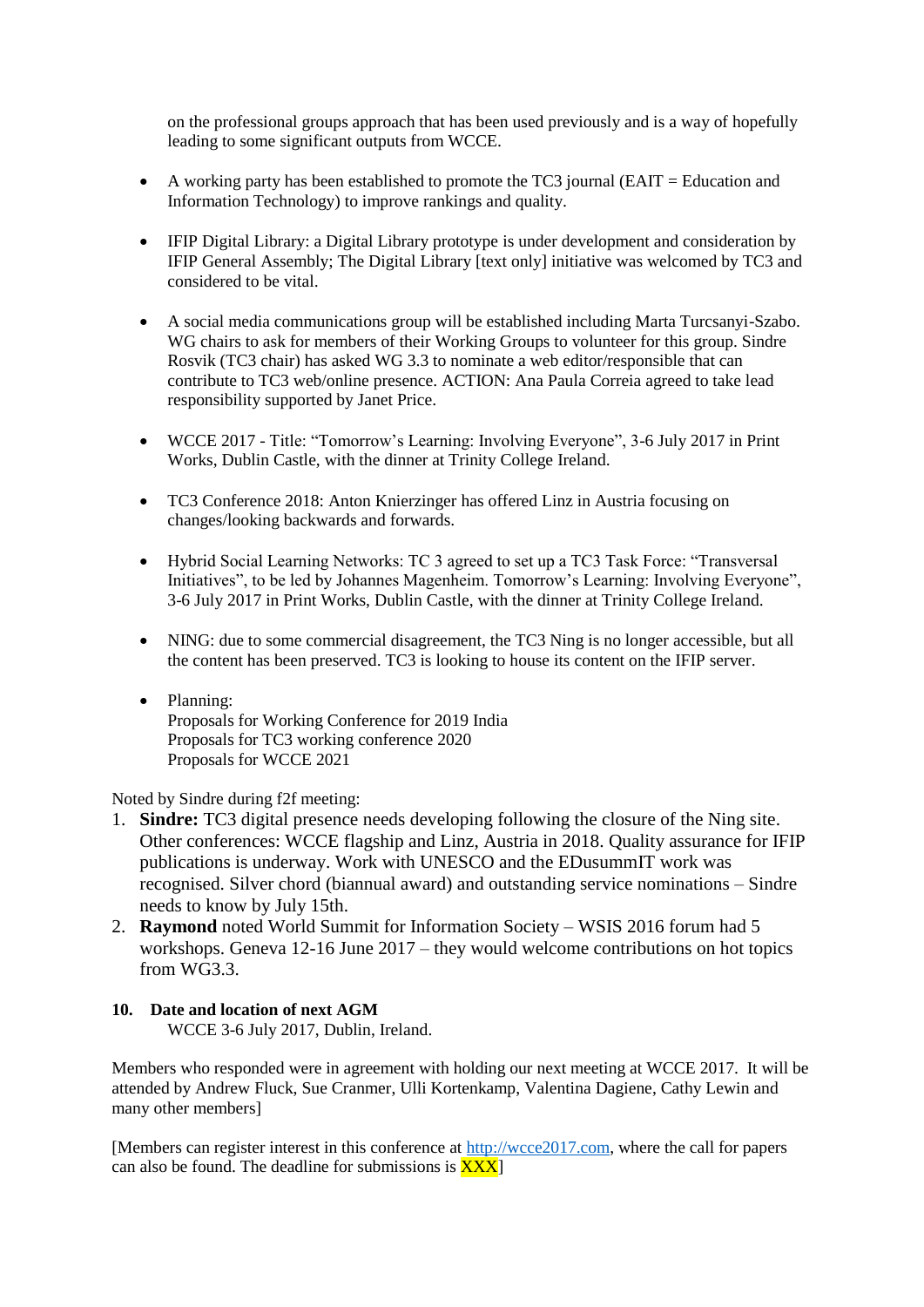Note there will be an adjoining conference on Positioning Theory to be held in Oxford, England shortly afterwards.

# **11. AOB**

 How to grow Working Group 3.3 [David Gibson suggested we "hold meetings simultaneous with other highly valued conferences in the field". Therese Keane, Keryn Pratt, Sarah Younie, Joke Voogt, Peter Albion, Petra Fisser, Mary Webb & Margaret Cox support this. Rosa urges we keep up IFIP visibility and identity and choose co-conferences wisely. SITE was nominated as a possible co-conference and supported by Sarah Younie, Petra Fisser, Sue Cranmer, Joke Voogt, and Christine Redman [SITE 2018 will be in Washington, DC from March 26 – 30].

Another two features of our webpage … might be to list each members' five recent major publications.

How to stimulate collaborative research into the educational use of computers within and through Working Group 3.3? Donna Gronn suggests at conferences we have "cheap social events at the end of each day … to allow some more focussed discussion". Agreed by Therese Keane & Debora Lipson who goes further to suggest we should "encourage small friendship groups with vaguely similar interests who can get to know each other on-line in the months/year leading up to the conference". Margaret Cox put the idea "IFIP members [could] act as conference 'Guides' to new conference delegates". Sponsorship could help. Keith Turvey supports instigating more international symposia, seconded by Sarah Younie.

- Venue for our working conference in 2018. We have agreed to support the conference being organise in Austria in 2018 by Anton Knierzinger. Maintaining involvement with other working groups will help to strengthen numbers.
- Assent to a short annual survey of members leading to a visually appealing summary for sharing. Andrew asked if we want to update this annually, and given the deadline for WCCE move it to early September to facilitate symposia development. Those present at the f2f meeting agreed that this was a good idea.
- Research Clubs moving forward to WCCE'17. This was not discussed at the f2f AGM but will be followed up via the email list.
- Reporting back from EduSummit. This was discussed briefly in relation to noting recent and future activities but not discussed in depth.

Appendix A: attendees at f2f

Cathy Lewin Niki Davis Margaret Leahy Yohei Kato Ana Paula Correia Amina Charania Raymond Morel Yoshiaki Matsuzana Toshinori Saito Mary Webb Charoula Angeli Christine Bescherer Janet Price Anton Knierzinger Sindre Rosvik Eleanor Overland Seamus Delaney Eric Sanchez